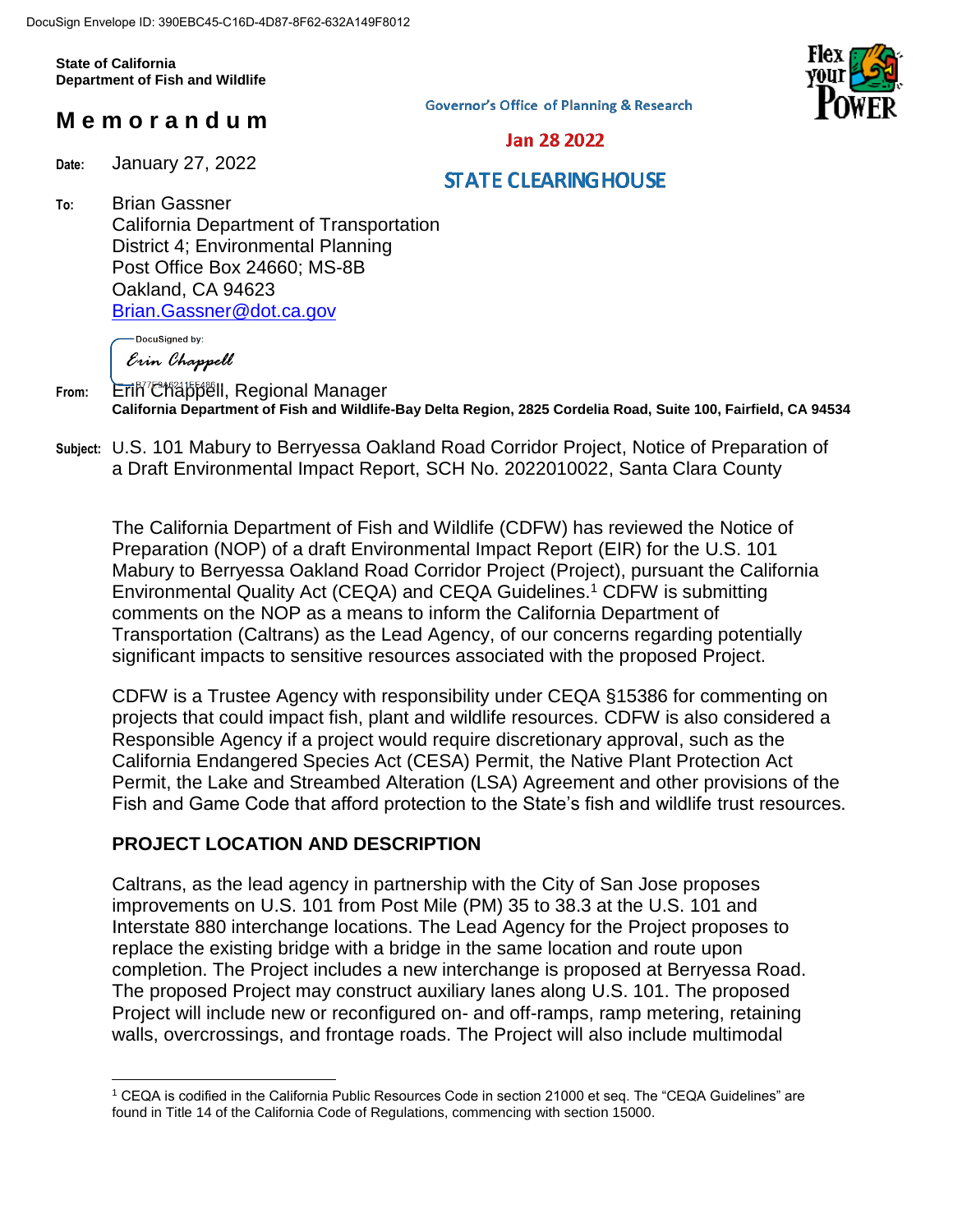Mr. Brian Gassner 2 2 January 27, 2022 California Department of Transportation

improvements and address deficiencies in pedestrian and bicycle connectivity crossing U.S. 101 and along local roads.

### **Lake and Streambed Alteration Agreement**

The Project has the potential to impact resources including mainstems, tributaries and floodplains associated with Coyote Creek and Silver Creek. Please be advised that the proposed Project may be subject to LSA Notification for impacts to drainage systems that connect to tributaries of main stem creeks and tributaries that occur within the Project Biological Study Area (BSA). CDFW requires an LSA Notification, pursuant to Fish and Game Code section 1600 et. seq., for or any activity that may substantially divert or obstruct the natural flow; change or use material from the bed, channel, or bank including associated riparian or wetland resources; or deposit or dispose of material where it may pass into a river, lake or stream. Work within ephemeral streams, washes, watercourses with a subsurface flow, and floodplains are generally subject to notification requirements.

### **Fish and Game Code 5901**

Except as otherwise provided in this code, it is unlawful to construct or maintain in any stream in Districts 1, 1<sup>3</sup>/8, 1<sup>1</sup>/2, 1<sup>7</sup>/8, 2, 2<sup>1</sup>/4, 2<sup>1</sup>/2, 2<sup>3</sup>/4, 3, 3<sup>1</sup>/2, 4, 4<sup>1</sup>/8, 4<sup>1</sup>/2, 4<sup>3</sup>/4, 11, 12, 13, 23, and 25, any device or contrivance that prevents, impedes, or tends to prevent or impede, the passing of fish up and down stream. Fish are defined as a wild fish, mollusk, crustacean, invertebrate, amphibian, or part, spawn, or ovum of any of those animals (Fish and Game Code section 45).

### **California Endangered Species Act**

Please be advised that a CESA Permit must be obtained if the Project has the potential to result in "take" of plants or animals listed under CESA, either during construction or over the life of the Project. Issuance of a CESA Permit is subject to CEQA documentation; the CEQA document must specify impacts, mitigation measures, and a mitigation monitoring and reporting program. If the Project will impact CESA listed species, early consultation is encouraged, as significant modification to the Project and mitigation measures may be required in order to obtain a CESA Permit. CEQA requires a Mandatory Finding of Significance if a project is likely to substantially impact threatened or endangered species (CEQA section 21001(c), 21083, and CEQA Guidelines section 15380, 15064, 15065). Impacts must be avoided or mitigated to lessthan-significant levels unless the CEQA Lead Agency makes and supports Findings of Overriding Consideration (FOC). The CEQA Lead Agency's FOC does not eliminate the Project proponent's obligation to comply with Fish and Game Code, section 2080. More information on the CESA permitting process can be found on the CDFW website at [https://www.wildlife.ca.gov/Conservation/CESA.](https://www.wildlife.ca.gov/Conservation/CESA)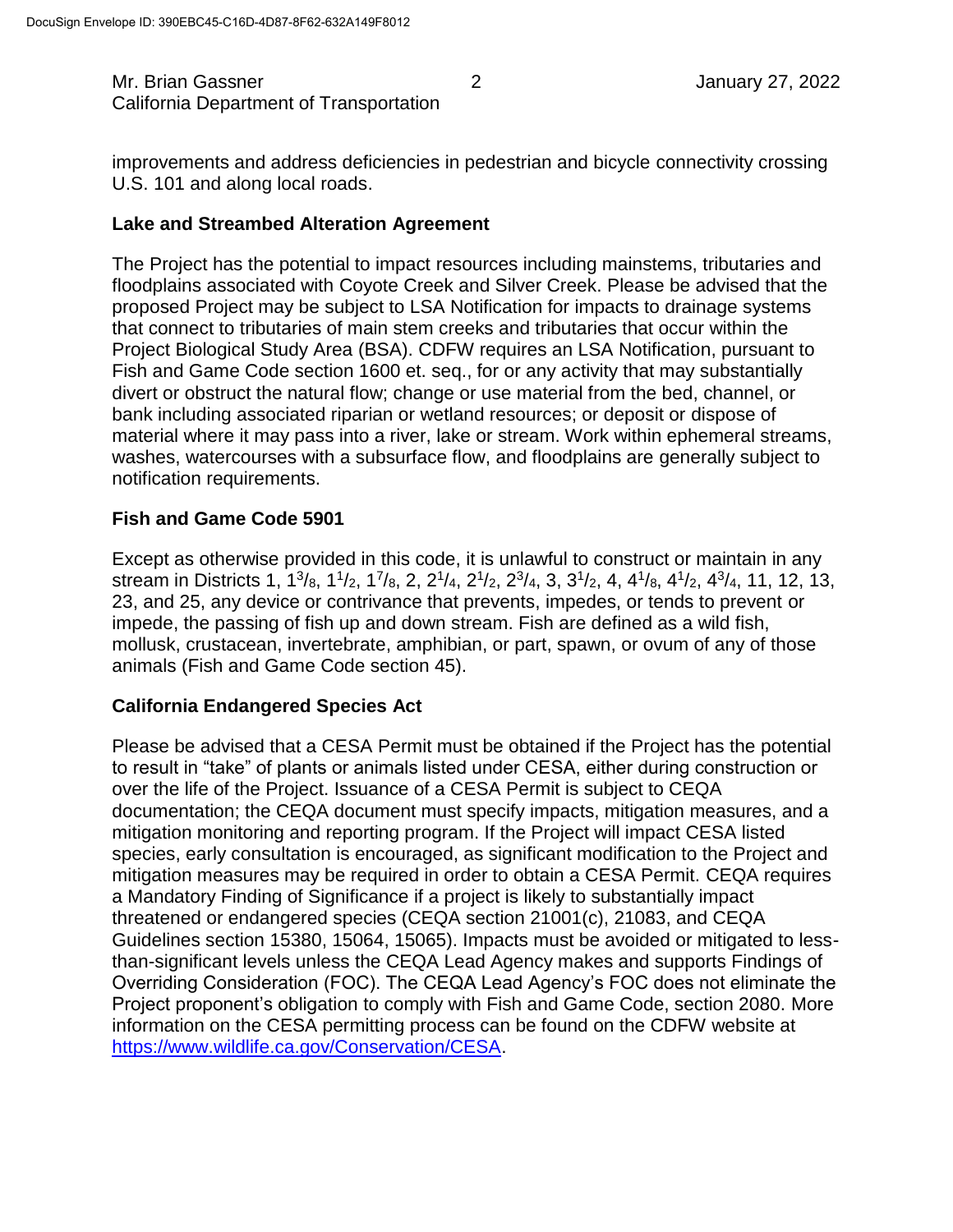### **ENVIRONMENTAL SETTING**

Sufficient information regarding the environmental setting is necessary to understand the Project, and its alternative's (if applicable), significant impacts on the environment (CEQA Guidelines, §§15125 and 15360). CDFW recommends that the CEQA document prepared for the Project provide baseline habitat assessments for special-status plant, fish, and wildlife species located and potentially located within the Project area and surrounding lands, including all rare, threatened, or endangered species (CEQA Guidelines, §15380). Threatened, endangered, and other special-status species that are known to occur, or have the potential to occur in or near the Project site, include, but are not limited to:

| <b>Common Name</b>                                                                  | <b>Scientific Name</b>  | <b>Status</b> |
|-------------------------------------------------------------------------------------|-------------------------|---------------|
| Steelhead - Central California Coast -<br><b>Distinct Population Segment (DPS)</b>  | Oncorhynchus mykiss     | FT            |
| Western mastiff bat                                                                 | Eumops perotis          |               |
| Pallid bat                                                                          | Antrozous pallidus      | <b>SSC</b>    |
| Brazilian free-tailed bat                                                           | Tadarida brasiliensis   |               |
| Canyon bat                                                                          | Parastrellus hesperus   |               |
| Townsend's big-eared bat                                                            | Corynorhinus townsendii | <b>SSC</b>    |
| Hoary Bat                                                                           | Lasiurus cinereus       |               |
| <b>Big Brown Bat</b>                                                                | Eptesicus fuscus        |               |
| $FE$ = Federally Endangered; FT = Federally Threatened; SE = State Endangered; ST = |                         |               |

State Threatened; SFP = State Fully Protected; SSC = State Species of Special Concern; S1, S2 = Critically Imperiled, Imperiled Notes:

Habitat descriptions and species profiles should include information from multiple sources: aerial imagery, historical and recent survey data, field reconnaissance, scientific literature and reports, and findings from "positive occurrence" databases such as California Natural Diversity Database (CNDDB). Based on the data and information from the habitat assessment, the CEQA document can then adequately assess which special-status species are likely to occur in the Project vicinity.

CDFW recommends that prior to Project implementation surveys be conducted for special-status species noted in this comment letter with potential to occur, following recommended survey protocols if available. Survey and monitoring protocols and guidelines are available at: [https://www.wildlife.ca.gov/Conservation/Survey-Protocols.](https://www.wildlife.ca.gov/Conservation/Survey-Protocols)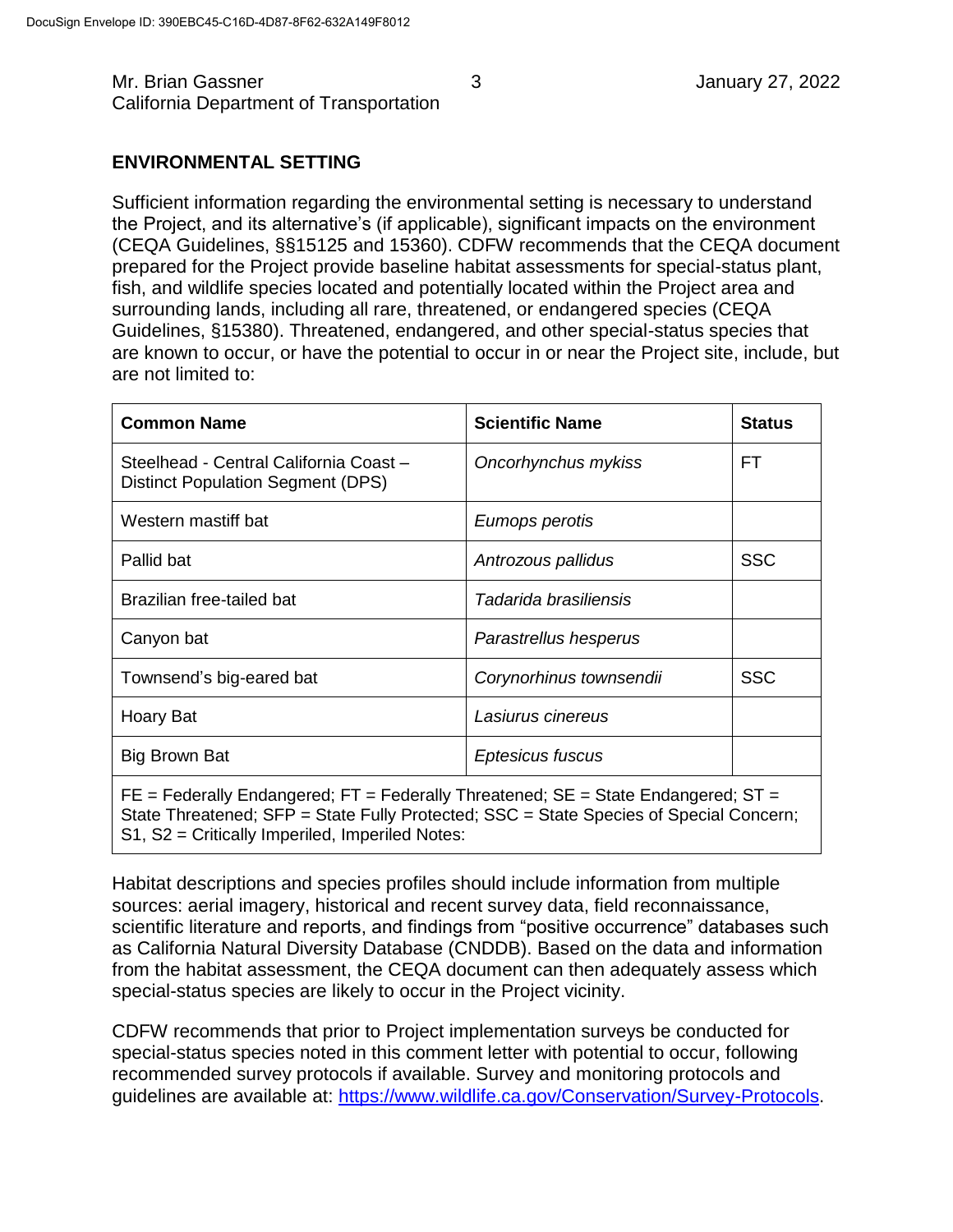# **COMMENTS AND RECOMMENDATIONS**

CDFW would like to thank you for preparing the NOP. CDFW recommends the following updates, avoidance and minimization measures be imposed as conditions of Project approval by the lead agency, Caltrans, to ensure all Project-related impacts to fish and wildlife resources are reduced below a level of significance under CEQA:

## **COMMENT 1: Project Design Analysis and Coordination**

**Issue:** Early interagency Project design coordination with CDFW Habitat Conservation and CDFW Conservation Engineering Branch may be needed to avoid or reduce potentially significant impacts to fish and wildlife resources below a threshold of significance.

**Recommendation**: CDFW recommends the following early consultation measures be incorporated into the subsequent EIR as conditions of approval:

**Recommendation Mitigation Measure 1 – Design Coordination:** CDFW recommends the Project lead agency engage in early and continued coordination with CDFW Habitat Conservation and the CDFW Conservation Engineering Branch, before Project design selection. CDFW can generally provide the most helpful review and analysis of any proposed structures or Project elements with the potential to impact fish and wildlife resources early in the Project design phase. Prior to design selection and once a design is selected engineered drawings and design specification planning sheets should be provided to CDFW Conservation Engineering Branch through continued coordination during the design and permitting process for review and comment; re-initiating consultation at 30% design is required at minimum per the standards of the Interagency Agreement Number 43A0398 (CDFW, Caltrans, 2020).

**Recommendation Mitigation Measure 2 – Bridge Design References:** CDFW recommends utilizing the design principles outlined in the California Salmonid Stream Habitat Restoration Manual, Part XII (CDFW, 2009) and NOAA Fisheries Service Guidelines for Salmonid Passage at Stream Crossings (NMFS, 2001) into any design for potential in water structures. CDFW strongly recommends incorporation of design concepts such as spans that are at minimum 1.5 times greater than the channel width to allow natural stream flow and sedimentation processes to continue for long term dynamic channel stability.

## **COMMENT 2: Fish Passage Assessment and Bridge Design**

**Issue:** Two potential barriers to fish passage exist within the identified Project limits. Anadromous salmonids were historically found in Coyote Creek and Silver Creek and may still utilize these streams in high flow event years (Leidy, 2005). Caltrans is required by SB 857 to construct new projects so that they do not present a barrier to fish passage.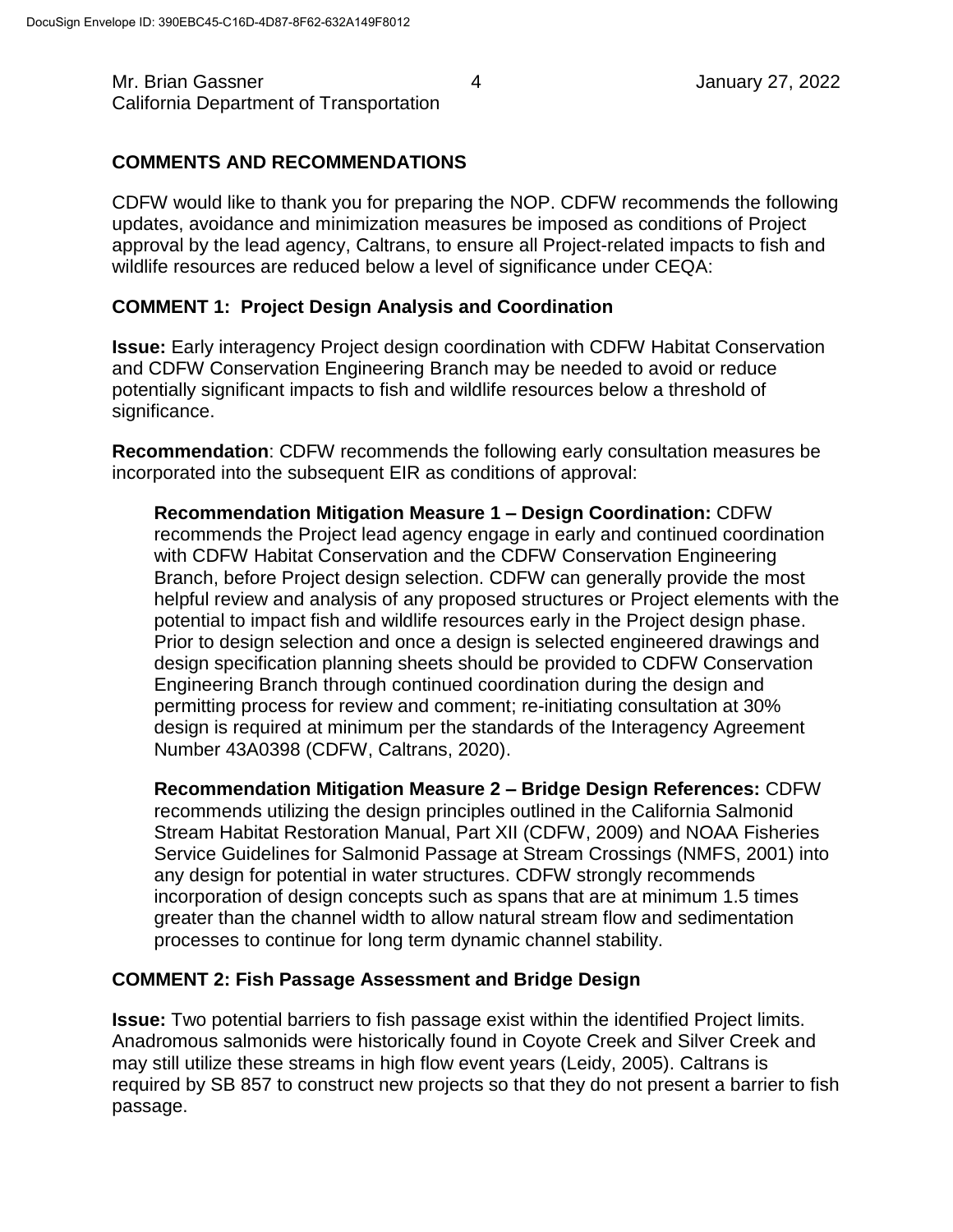Mr. Brian Gassner 1986 1991 120 States 1 States 1 States 1 January 27, 2022 California Department of Transportation

**Supporting Information:** According to the Biogeographic Information and Observation System (BIOS), historical species within Coyote Creek and Silver Creek include Steelhead – Central California Coast, distinct population segment (CDFW-BIOS, 2021; DS-806).

Senate Bill 857 (SB-857), which amended Fish and Game Code 5901 and added section 156 to the Streets and Highways Code states in section 156.3, "For any project using state or federal transportation funds programmed after January 1, 2006, [Caltrans] shall insure that, if the project affects a stream crossing on a stream where anadromous fish are, or historically were, found, an assessment of potential barriers to fish passage is done prior to commencing project design. [Caltrans] shall submit the assessment to the [Department of Fish and Wildlife] and add it to the CALFISH database. If any structural barrier to passage exists, remediation of the problem shall be designed into the project by the implementing agency. New projects shall be constructed so that they do not present a barrier to fish passage. When barriers to fish passage are being addressed, plans and projects shall be developed in consultation with the [Department of Fish and Wildlife].

**Recommended Mitigation Measure 1: Fish Passage Barrier Assessment and Design:** If barriers or unassessed barriers noted within the Project limits identified below are found to be a barrier to fish passage, remediation of the problem should be designed into the Project by the implementing agency as a Project feature in consultation with CDFW and other natural resource agencies. CDFW recommends discussing the following locations as they pertain to fish passage: Location 1, Coyote Creek, PM 36.67; U.S.-101, (Latitude: 37.35973; Longitude: -121.873804; Santa Clara County), Fish Passage Assessment Database ID# 734012, fish barrier status: unknown, requires a detailed survey per results of reconnaissance survey (First Pass). Location 2, Silver Creek, PM 36.36, U.S.-101, (Latitude: 37.356605; Longitude: -121.86905; Marin County), Fish Passage Assessment Database ID# 761230, fish barrier status: unassessed.

### **COMMENT 3: Bat Assessment and Avoidance**

**Issue:** The proposed work has the potential to result in the removal, replacement or updating of an existing bridge that may contain suitable bat roosting habitat such as cracks, crevices or voids. Those cracks, crevices or voids may provide suitable roosting habitat for bats and the loss of access to that habitat may create a potentially significant impacts to bats.

**Supporting Information:** According to the CNDDB and BIOS potentially suitable habitat exists within the Project for; pallid bat (*Antrozous pallidus*), western mastiff bat (*Eumops perotis*), Brazilian free-tailed bat (*Tadarida brasiliensis*), canyon bat (*Parastrellus hesperus*), Townsend's big-eared bat (*Corynorhinus townsendii*), hoary bat (*Lasiurus cinereus*) and big brown bat (*Eptesicus fuscus*) (CDFW-BIOS Datasets (DS) DS-1830, DS-2490, DS-2491, DS-2496, DS-2497 and DS-2498, 2022).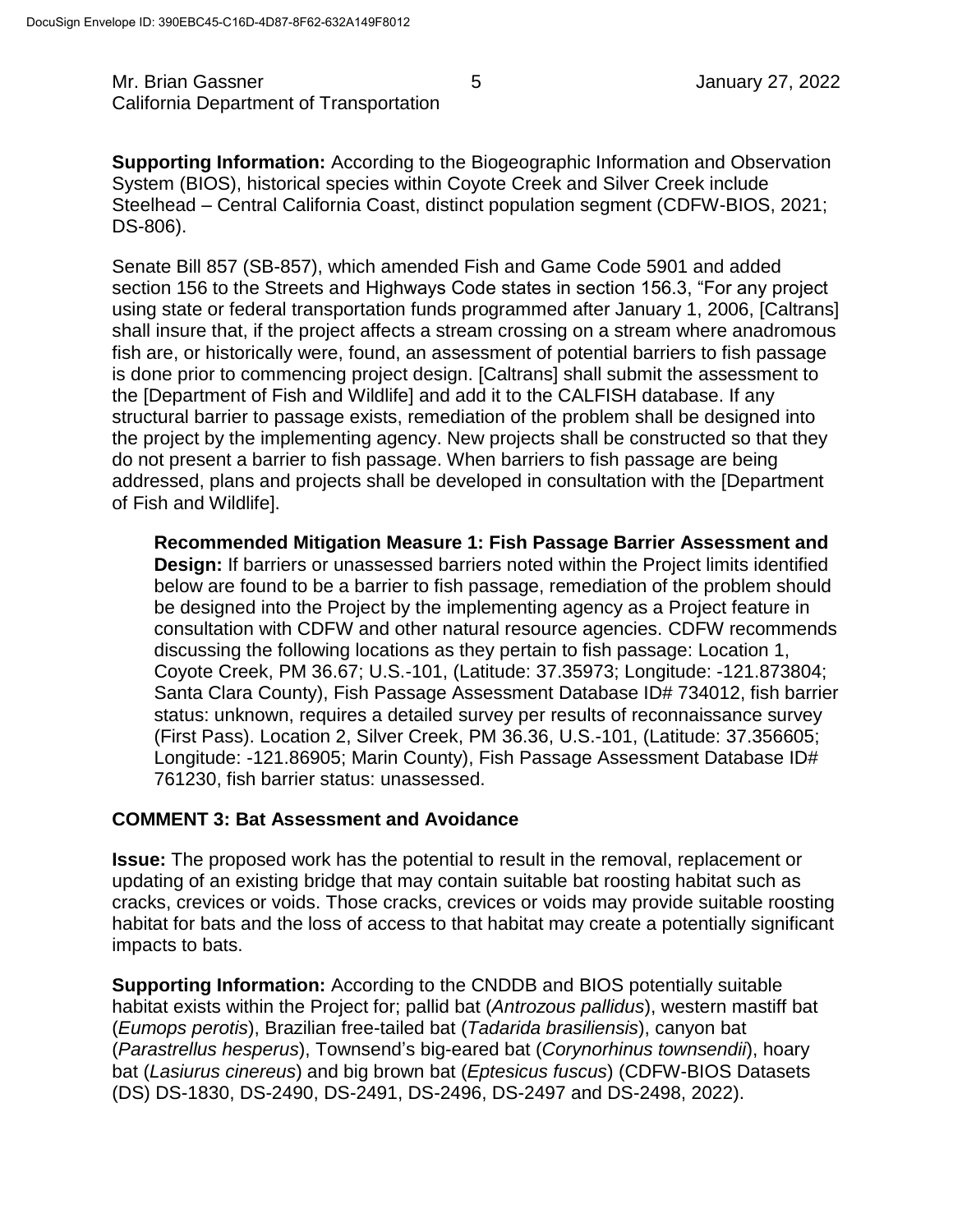Mr. Brian Gassner 6 1990 6 January 27, 2022 California Department of Transportation

**Recommendations:** The subsequent EIR should include an assessment and analysis method as a condition of approval in the Biological Resources section to evaluate and survey for the potential bat species to roost within trees or anthropogenic structures within the Project limits. To evaluate and avoid potentially significant impacts to bat species CDFW recommends incorporating the following mitigation measures into the subsequent EIR as conditions of approval:

**Recommended Mitigation Measure 1: Bat Habitat Assessment:** A qualified biologist should conduct a habitat assessment within the Project limits for suitable bat roosting habitat. The habitat assessment shall include a visual inspection of features within 200 feet of the work area for potential roosting features including trees, crevices, portholes, expansion joints and hollow areas (bats need not be present). The subsequent EIR should also include a section that discusses the results of the suitable habitat assessment and if any bats or signs of bats (feces or staining at entry/exit points) are discovered. The surveys should occur at least two seasons in advance of Project initiation.

**Recommended Mitigation Measure 2: Bat Habitat Monitoring:** If potentially suitable bat roosting habitat is determined to be present a qualified biologist shall conduct focused surveys utilizing night-exit survey methods, sound analyzation equipment methods and visual inspection from March 1 to April 1 or August 31 to October 15 prior to construction activities. If the focused survey reveals the presence of roosting bats, then the appropriate exclusionary or avoidance measures will be implemented prior to construction during the period between March 1 to April 15 or August 31 to October 15. Potential avoidance methods may include temporary, exclusionary blocking, one way-doors or filling potential cavities with foam. Methods may also include visual monitoring and staging of work at different ends of the Project to avoid work during critical periods of the bat life cycle to allow roosting habitat to persist undisturbed throughout the course of construction. Exclusion netting or adhesive roll material shall not be used as exclusion methods. If presence/absence surveys indicate bat occupancy, then construction should be limited from March 1 through April 15 and/or August 31 through October 15.

**Recommended Mitigation Measure 3: Bat Structure Incorporation:** If active bat roosts are observed at the Project site that will be impacted as a result of Project completion, the lead agency should incorporate bat roosting structures into the design of the new bridge in consultation with CDFW to reduce the potentially significant impact of reducing habitat for fish and wildlife species.

### **COMMENT 4: Light Impact Analysis and Discussion**

**Issue:** Artificial light has the potential to impact fish and wildlife sources, the subsequent EIR should include an analysis of artificial light sources proposed throughout the Project and avoid excess light spillage into sensitive habitats.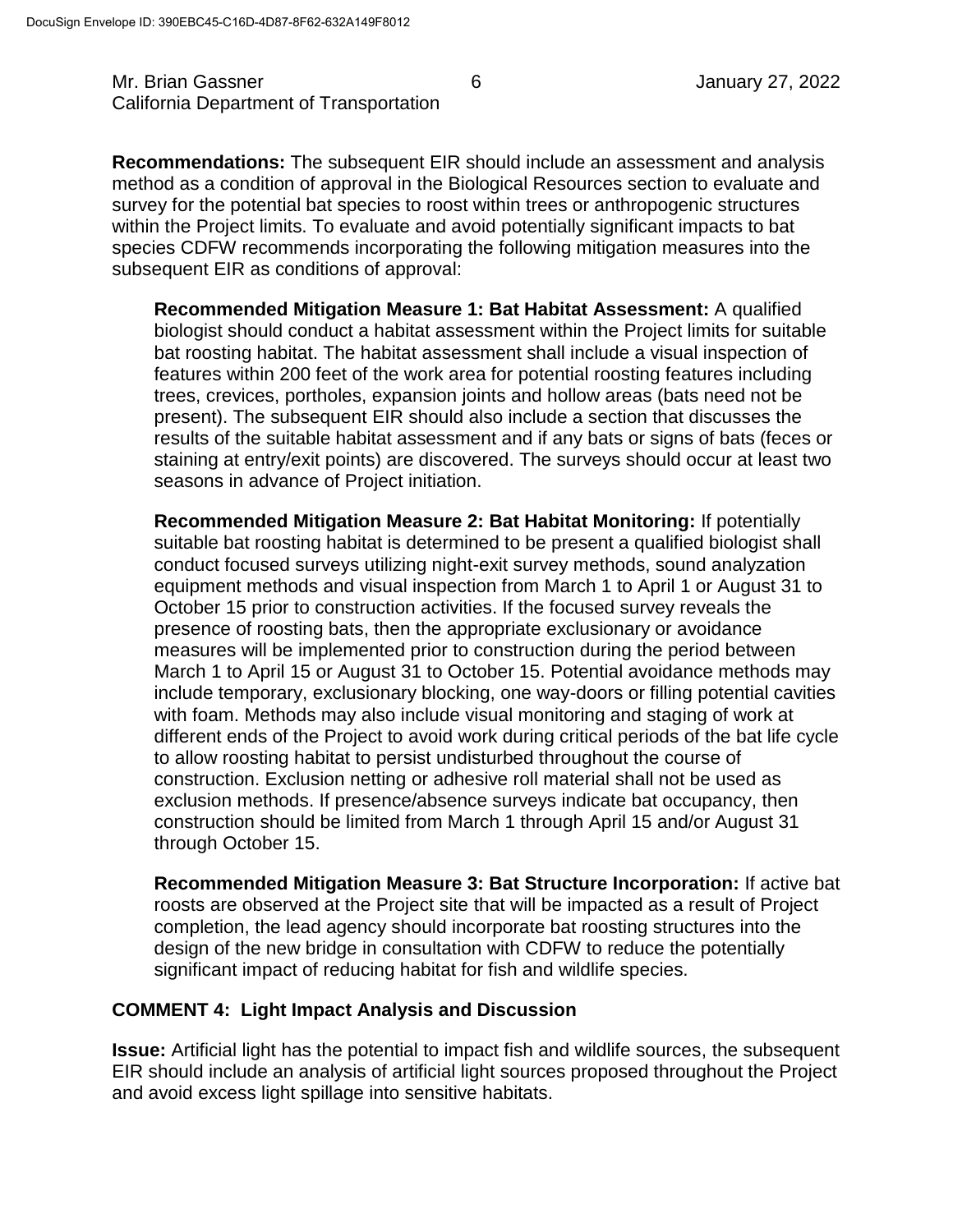Mr. Brian Gassner 7 7 January 27, 2022 California Department of Transportation

**Evidence of Impacts:** Artificial night lighting has been found to impact juvenile salmonid overwintering success by delaying the emergence of salmonids from benthic refugia and reducing their ability to feed during the winter (Contor and Griffith 1995).

**Recommendation:** If any new or replacement light sources are proposed the artificial light spillage beyond the prism of the roadway into natural areas such as Coyote Creek or Silver Creek should be avoided and minimized to prevent substantial degradation of the quality of the environment through light pollution. Due to the potential for presence of salmonids within the Coyote and Silver Creek, CDFW recommends lighting is avoided and minimized. CDFW recommends incorporating the following mitigation measures into the subsequent EIR as conditions of approval:

**Recommended Mitigation Measure 1 – Light Output Analysis:** The lead agency should submit as part of the subsequent EIR Isolux Diagrams that note current light levels present during Pre-Project conditions and the predicted Project light levels that will be created upon completion of the Project. Within 60 days of Project completion, the lead agency shall conduct a ground survey that compares projected future light levels with actual light levels achieved upon completion of the Project through comparison of Isolux diagrams.

**Recommended Mitigation Measure 2 – Light Output Limits:** All LED's or bulbs installed as a result of the Project shall be rated to emit or produce light at or under 2700 kelvin that results in the output of a warm white color spectrum.

**Recommended Mitigation Measure 3 – Vehicle Light Barriers:** Solid barriers at a minimum height of 3.5 feet should be installed in areas where they have the potential to reduce illumination from overhead lights and from vehicle lights into areas outside of the roadway. Barriers should only be utilized as a light pollution minimization measure if they do not create a significant barrier to wildlife movement. Additional barrier types should be employed when feasible, such as privacy slats into the spacing of cyclone fencing to create light barriers for areas outside the roadway.

**Recommended Mitigation Measure 4 – Reflective Signs and Road Striping:** Retro-reflectivity of signs and road stripping should be implemented throughout the Project to reduce the need for electrical lighting.

**Recommended Mitigation Measure 5 – Light Pole Modifications and** 

**Shielding:** All light poles or sources of illumination that shall be new or replacement installations of existing light sources should be installed with the appropriate shielding to avoid excessive light pollution into natural landscapes or aquatic habitat with the Project corridor in coordination with CDFW. In addition, the light pole arm length and mast heights should be modified to site specific conditions to reduce excessive light spillage into natural landscapes or aquatic habitat within the Project corridor. In areas with sensitive natural landscapes or